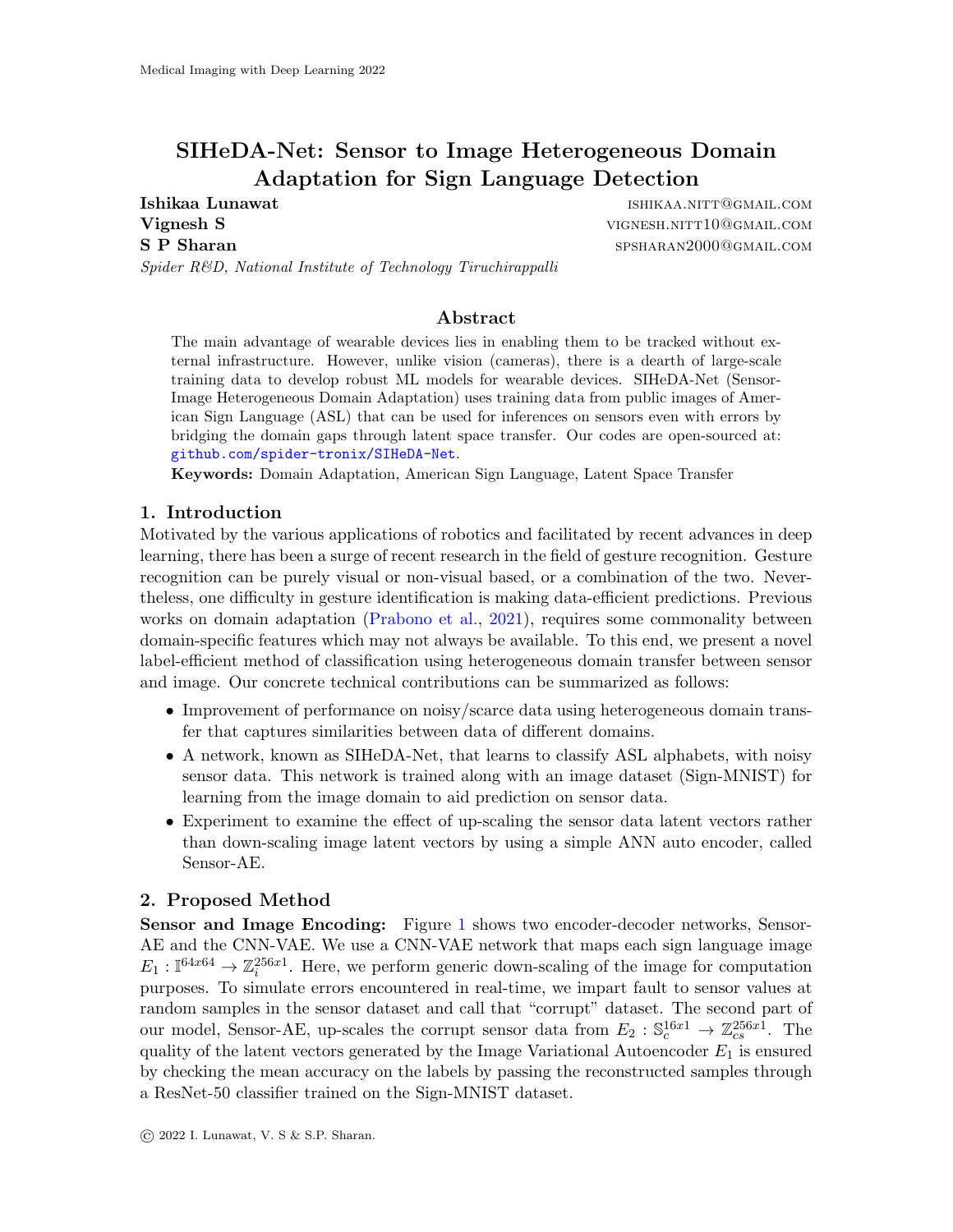

<span id="page-1-0"></span>Figure 1: SIHeDA-Net architecture.

Latent Space Translation: As in [Wan et al.](#page-2-1) [\(2020\)](#page-2-1), a translation network is used to map vector  $\mathbb{Z}_{cs}$  to  $\mathbb{Z}_i$  and close the domain gap between the sensor and image latent vector to improve predictions on the sensor data itself. In Figure [1,](#page-1-0) the mapping is done between  $z(cs)$  and  $z(i)$  by training a Dense Regressor,  $D_r : \mathbb{Z}_{cs}^{256x1} \to \mathbb{Z}_{i}^{256x1}$ . For a sensor latent vector  $z_{cs}$ ,  $D_r$  outputs a corresponding vector in the image latent space corresponding to the input sensor latent vector of the same label,  $z'_{cs} \in \mathbb{Z}'_{cs}^{256x1}$ . The key motive is to minimize the loss between  $z'_{cs}$  and  $z_i$ .

**Classification:** The mapped sensor latent vector  $z'_{s}$  is passed through the decoder network of the Image VAE which is sent to a ResNet-50 (trained on Sign-MNIST) to predict the ASL alphabet. The entire pipeline when used in real-time, can be summarized as:

$$
corrupt\ sensor\ data \rightarrow z_{cs} \rightarrow z_{cs}^{'} \rightarrow Label \qquad (1)
$$

### 3. Experiments and Discussions

**Dataset:** The image dataset is called "Sign-MNIST" <sup>[1](#page-1-1)</sup>. Each training and test sample is an image that belongs to an alphabetical label (0-24). It is to be noted that samples for  $9 = J$  or  $25 = Z$  are omitted due to the presence of motion gestures in their corresponding representations. The training data consists of 27, 455 images, and the test data consists of 7172 images of  $28 \times 28$  pixels belonging to the grayscale colour grade. The sensor dataset, on the other hand, is created with the intention of simulating a mini-potentiometer whose values are constructed by varying the mean of each sensor under the range  $\in (-24, 23)$ with a standard deviation of 0.5. The dataset has 500 samples per class (24 alphabets).The corrupt/faulty dataset is formed by setting values to low (0) or high (1) at random in randomly chosen samples, to represent *stuck at*  $0/1$  *faults*. This to simulate the real-life mis-alignments that a sensor brings when trying to model a system. This will allow us to generalize our SIHeDA-Net to be diverse and accurate.

<span id="page-1-1"></span><sup>1.</sup> <https://www.kaggle.com/datasets/datamunge/sign-language-mnist>